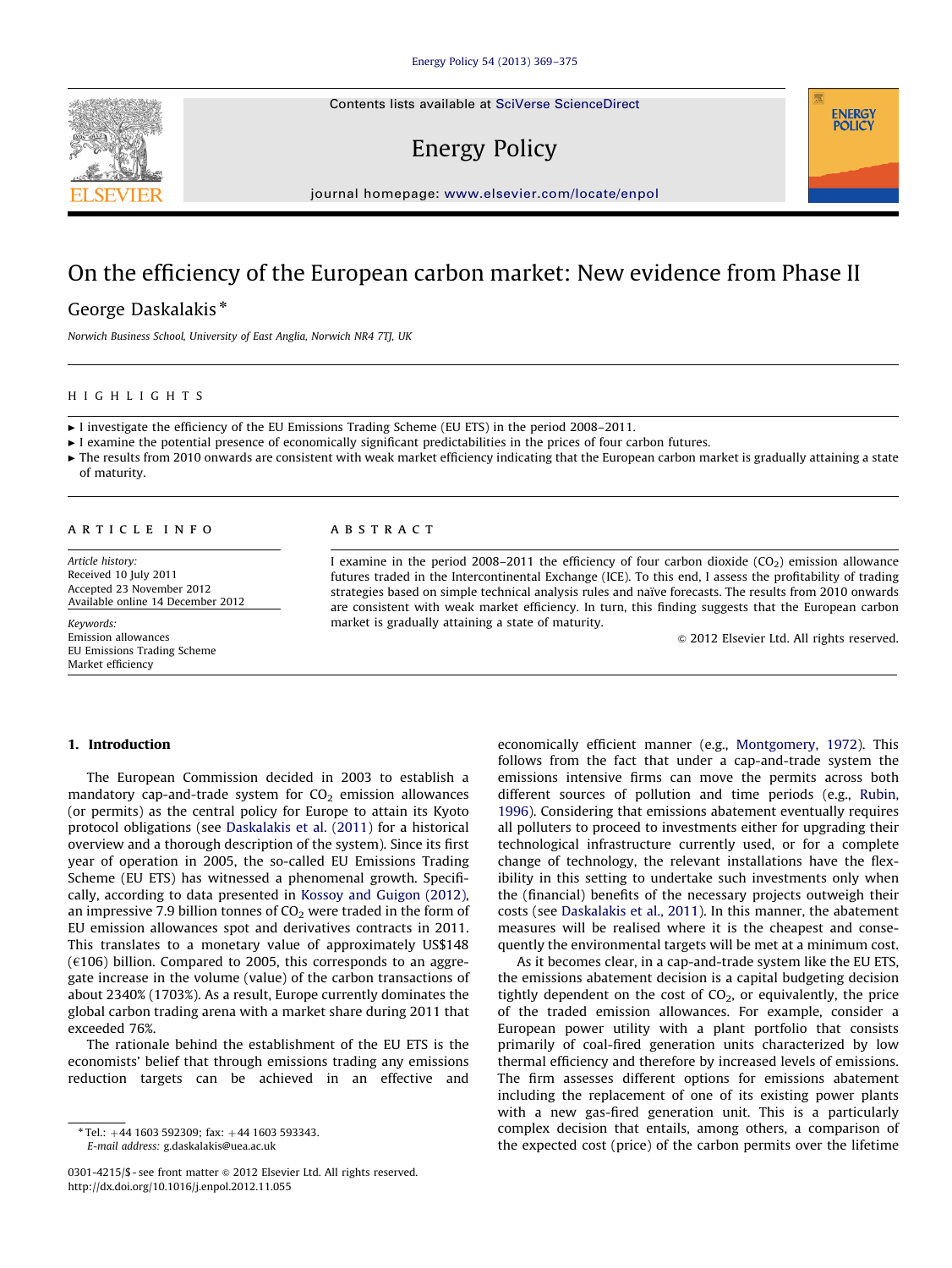

Table 1 Summary statistics of carbon futures prices (P) and logarithmic returns (LR).

|             | <b>Dec-09</b> |           | <b>Dec-10</b> |           | <b>Dec-11</b> |           | <b>Dec-12</b> |            |
|-------------|---------------|-----------|---------------|-----------|---------------|-----------|---------------|------------|
|             | P             | LR        | P             | LR        | P             | LR        | P             | LR         |
| $#$ Obs.    | 500           | 500       | 760           | 760       | 1019          | 1019      | 1027          | 1027       |
| Mean        | 18.3515       | $-0.0009$ | 17.3985       | $-0.0007$ | 16.8491       | $-0.0012$ | 17.5570       | $-0.0012$  |
| Median      | 15.6600       | $-0.0012$ | 15.1450       | $-0.0008$ | 15.3600       | $-0.0007$ | 16.0400       | $-0.0006$  |
| Maximum     | 30.5300       | 0.1137    | 31.7100       | 0.1135    | 32.9000       | 0.1153    | 34.3800       | 0.1895     |
| Minimum     | 8.2000        | $-0.0943$ | 8.4300        | $-0.0930$ | 6.4500        | $-0.1003$ | 6.8600        | $-0.1004$  |
| Std. Dev.   | 5.6470        | 0.0270    | 5.2066        | 0.0242    | 5.2457        | 0.0239    | 5.4831        | 0.0245     |
| Skewness    | 0.3272        | 0.0283    | 0.9630        | $-0.0361$ | 1.0663        | $-0.1962$ | 1.0257        | 0.2436     |
| Kurtosis    | 1.6793        | 4.7030    | 2.5743        | 5.2603    | 3.3650        | 5.2873    | 3.3653        | 8.3236     |
| Jarque-Bera | 45.2615*      | 60.4913*  | 123.2028*     | 161.9532* | 198.7391*     | 228.6734* | 185.7988*     | 1222.8850* |

\* Statistical significance at the 99% level.

of the investment to the actual investment cost.<sup>1</sup> Naturally, a misspecification of this carbon cost will lead to a suboptimal capital budgeting decision: if it is underestimated then the firm may opt to postpone the investment while, if it is overestimated then the firm will proceed to a poor investment. Thus, the consequence for the power utility in both cases is increased costs in terms of abating emissions and attaining environmental compliance. Having a market for the trading of emission allowances allows the relevant installations to avoid such pitfalls. Specifically, as long as carbon prices reflect their fundamentals, i.e., marginal abatement costs, polluters can use the prices of the carbon futures traded under the EU ETS as input for the expected future carbon cost. This is the case, however, only if the established market itself is efficient (at least in a weak-form sense), that is, only if the permits' prices reflect all available information to the extent that no investor can systematically gain abnormal risk-adjusted positive returns [\(Fama, 1970\)](#page--1-0).

Along this direction, [Daskalakis and Markellos \(2008\)](#page--1-0) examined the efficiency of the European carbon market during Phase I of its operation (2005–2007). The authors provided evidence that the EU ETS was far from efficient, a finding they attributed to its short history.<sup>2</sup> Nonetheless, they further argued that this may also be a result of certain controversial aspects of the EU ETS design, with the most prominent being the ban of the intertemporal trading of the permits between different phases of the

scheme (for a discussion regarding this issue and its implications see [Daskalakis et al. \(2011\)](#page--1-0) inter-alia). In 2006, however, the EU Commission started reviewing the functioning of the EU ETS and adopted a year later several improvements regarding its operation from 2008 onwards. The most anticipated one was the removal of the inter-phase banking prohibition of the emission allowances (Directive 2009/29/EC).

Motivated by the aforementioned considerations, I investigate the efficiency of the European carbon market in the period January 2008–December 2011, i.e., for the main part of the socalled Phase II (2008–2012) of the EU ETS. Despite the importance of this issue, to the best of my knowledge, the only relevant study is the one by [Montagnoli and de Vries \(2010\)](#page--1-0). The authors assessed the EU ETS market efficiency by performing a series of variance ratio tests on spot emission allowances from BlueNext. Their analysis indicated that following a period of inefficiency (Phase I), the EU ETS shows the first signs of restoring market efficiency.

In the present paper, I differentiate from them in several respects. Specifically, I focus on the carbon futures market instead of the spot one for three reasons: First, the futures market is the natural choice since, as in other commodity markets, this is where the price discovery of the carbon permits takes place (e.g., [Chevallier, 2010](#page--1-0)). Second, the futures market accounts for most of the liquidity in the EU ETS. Particularly, during 2011 approximately 88% of the total carbon transactions in Europe were in futures, 2% in spot emission allowances and 10% in options ([Kossoy and Guigon, 2012](#page--1-0)). In this manner, I am able to straightforwardly overcome the problem of thin trading in the spot

<sup>1</sup> I would like to thank an anonymous referee for pointing this out.

<sup>2</sup> Similar conclusions were recently drawn by [Montagnoli and de Vries \(2010\)](#page--1-0).